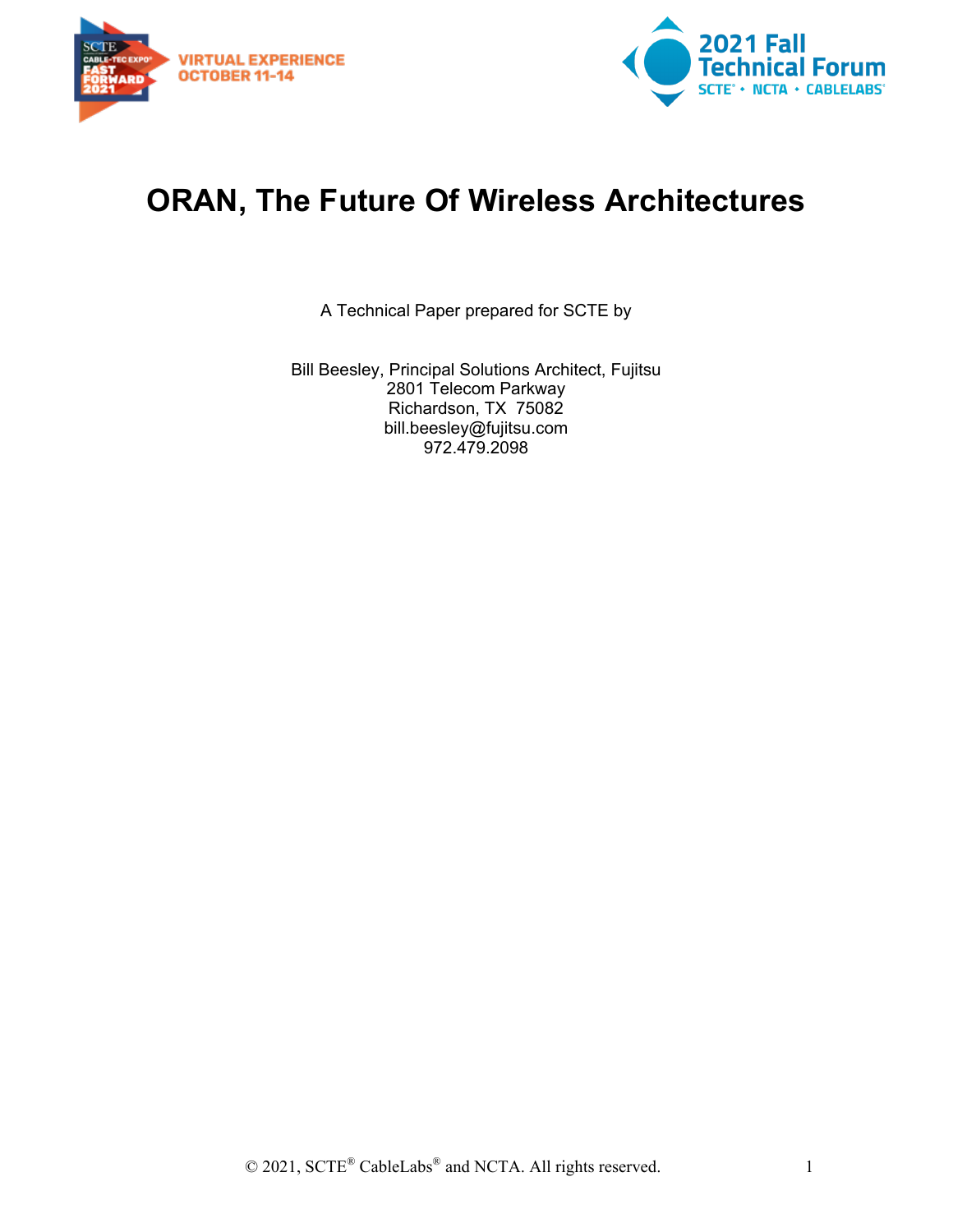



# **Table of Contents**

<span id="page-1-0"></span>

|                                              | Page Number                                                                                        |
|----------------------------------------------|----------------------------------------------------------------------------------------------------|
|                                              | 2                                                                                                  |
| Abstract                                     | 3                                                                                                  |
| Introduction                                 | 3                                                                                                  |
| What is ORAN                                 | 3                                                                                                  |
| Arguments against ORAN                       | 4                                                                                                  |
| Supply chain advantages                      | 5                                                                                                  |
| Systems integration                          | 5                                                                                                  |
| ORAN and Security                            | 6                                                                                                  |
|                                              | 6                                                                                                  |
| Opportunities for new revenue ______________ |                                                                                                    |
| Conclusions                                  | 8                                                                                                  |
|                                              | 8                                                                                                  |
| 11.1. Abbreviations                          | 8                                                                                                  |
| 11.2. Definitions                            | 9                                                                                                  |
|                                              | 9                                                                                                  |
|                                              | Title<br>Table of Contents<br>11. Abbreviations and Definitions<br>12. Bibliography and References |

# **List of Figures**

#### **Title Page Number**

Figure 1 - [O-RAN Alliance Logical Architecture](#page-3-1) 4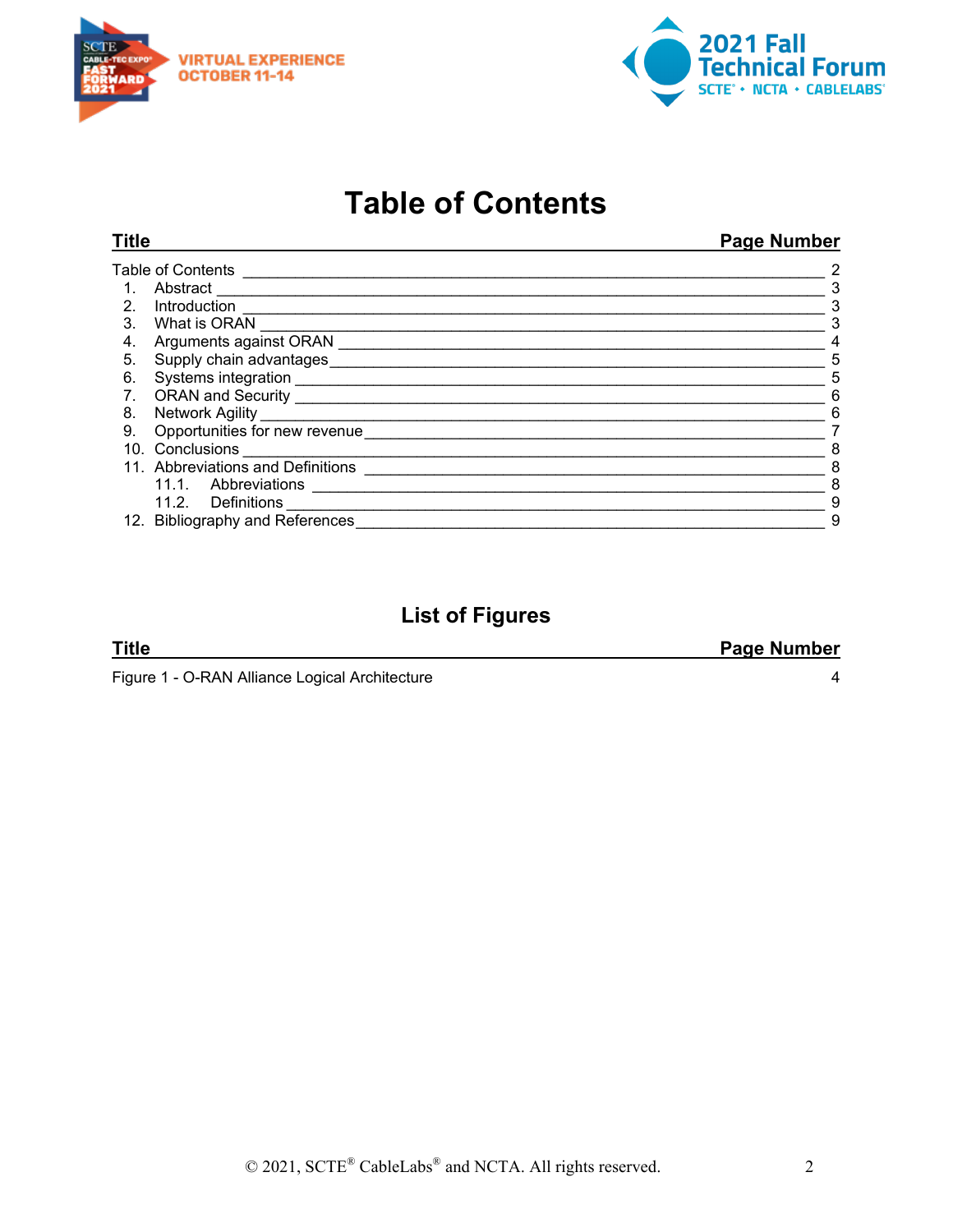



#### <span id="page-2-0"></span>**1. Abstract**

As MSOs continue to transform their networks to be more wireless centric, many are considering the architectural map provided by the Telecom Infrastructure Project's Open Radio Access Network or ORAN project. ORAN has defined a set of open interface specifications that allow vendor neutral disaggregation of the radio access network software and hardware that delivers increased flexibility, via best of breed vendor options and eliminates the issues of vendor lock in that currently burden the wireless infrastructure ecosystem. This paper will outline what ORAN is and how it can be implemented in an operationally sustainable fashion sharing examples from existing operator implementations. The paper will provide how MSOs can and should use an ORAN architecture to increase flexibility in vendor selection, take advantage of virtualization and containerization of software, provide innovation via adoption of new technologies and maximize supply chain diversity

#### <span id="page-2-1"></span>**2. Introduction**

When Alexander Graham Bell (or Elisha Gray depending on which side of the historical fence you stand) created the first telephone in 1876, it took another 75 years for the telephone to reach 50 million users. Television, which started broadcasting in 1929 took 33 years to reach 50 million users. The World Wide Web took only 4 years, and the popular app Pokemon Go only took 19 days to reach 50 million users. What we've seen happen over the last 100 years is that the pace at which people adopt technologies has accelerated astronomically. Much of this increased pace is arguably because of the Internet, which hit 50 million users in 7 years, itself a technology evolved on the telephone lines created by Bell. It is hard to imagine what Bell would think of what his invention has evolved into and even harder to imagine he would have believed that most of that evolution has happened in the last ten years.

Transport networks have also had to evolve to keep up with the expectations of users. Network function virtualization has increased the agility of networks, made them more programable and adaptable, and ultimately made them less expensive to own and operate. Open optics, open line systems, open ROADM, DOCSIS, and other open standards work has further allowed innovations in networks. Globally, ORAN is beginning to bring these same evolutions to the wireless mobility ecosystem. ORAN is allowing operators to evolve their networks to be more flexible, capable and agile. But here in the US, there is still much skepticism on the viability of ORAN, even among operators who are currently creating greenfield networks and are not constrained with having to own and operate an existing closed ecosystem.

#### <span id="page-2-2"></span>**3. What is ORAN**

Generally speaking, ORAN represents efforts to standardize the radio access network by disaggregating the hardware from the control software and defining standard interfaces to allow a multi-vendor network ecosystem. For the purposes of this paper, the author is intentionally conflating the work being led by two groups into a single term, "ORAN. The first is the O-RAN Alliance and the Telecom Infrastructure Project's OpenRAN working group. O-RAN with the hyphen is an alliance founded in 2018 by AT&T, China Mobile, Deutsche Telekom, NTT DOCOMO, and Orange with a mission to reshape the RAN industry towards more open and competitive ecosystem. Next is TIP's OpenRAN program comprised of both suppliers and operators who collaborate to create open, multi-vendor interoperable products. Traditionally, radio access networks or RANs were closed ecosystems, often with all the necessary equipment and management and control software coming from a single vendor.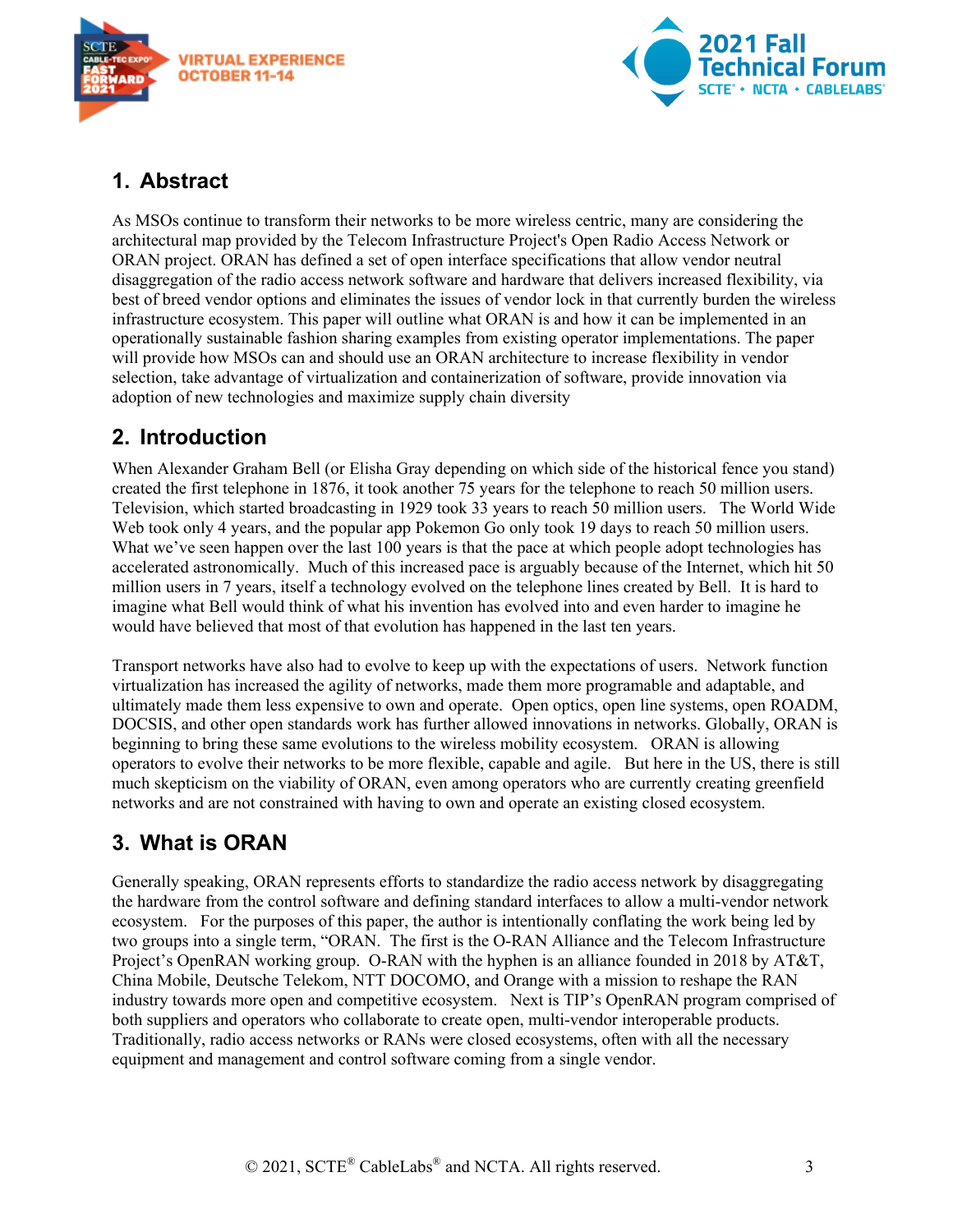



The most recent version O-RAN architecture specifications divide the RAN into the radio side, and the management side. On the management side, there is the service management and orchestration components as well as the Non-Real time RAN Intelligent Controller (RIC) which is primarily responsible for high level intent-based control and optimization of RAN resources. The non-real time RIC is analogous to a traditional element management system providing element visibility, high level management and reporting. On the radio side, the near-real time RIC is responsible for supporting more granular control and data, generally via microapps delivering functions such as anomaly detection and mitigation The radio side also defines the radio unit (RU) providing RF interfaces and protocols, the centralized unit (CU) supporting higher layers of the stack (eg SDAP, PDCP, and RRC) and the distributed unit (DU) supporting the lower layers (eg RLC, MAC, and PHY). These abstracted elements can be delivered by either a single supplier or the operator can select to obtain these from multiple suppliers.



**Figure 1 - O-RAN Alliance Logical Architecture**

## <span id="page-3-1"></span><span id="page-3-0"></span>**4. Arguments against ORAN**

Historically, open systems such as the original IBM PC, DOCSIS, Open ROADM, and others have driven down costs to own and operate their respective technologies, but more importantly they spurred innovations in those industries that allowed the original use cases to grow. So, why would anyone be resistant to ORAN? Frankly, there are very valid concerns about how ORAN changes how wireless networks are built and operated. The current 4G and 5G technology that allows us to have near ubiquitous access to communications and information are very complex systems with a lot of moving parts that must operate in a consistent and coordinated manner. Operators who are skeptical of ORAN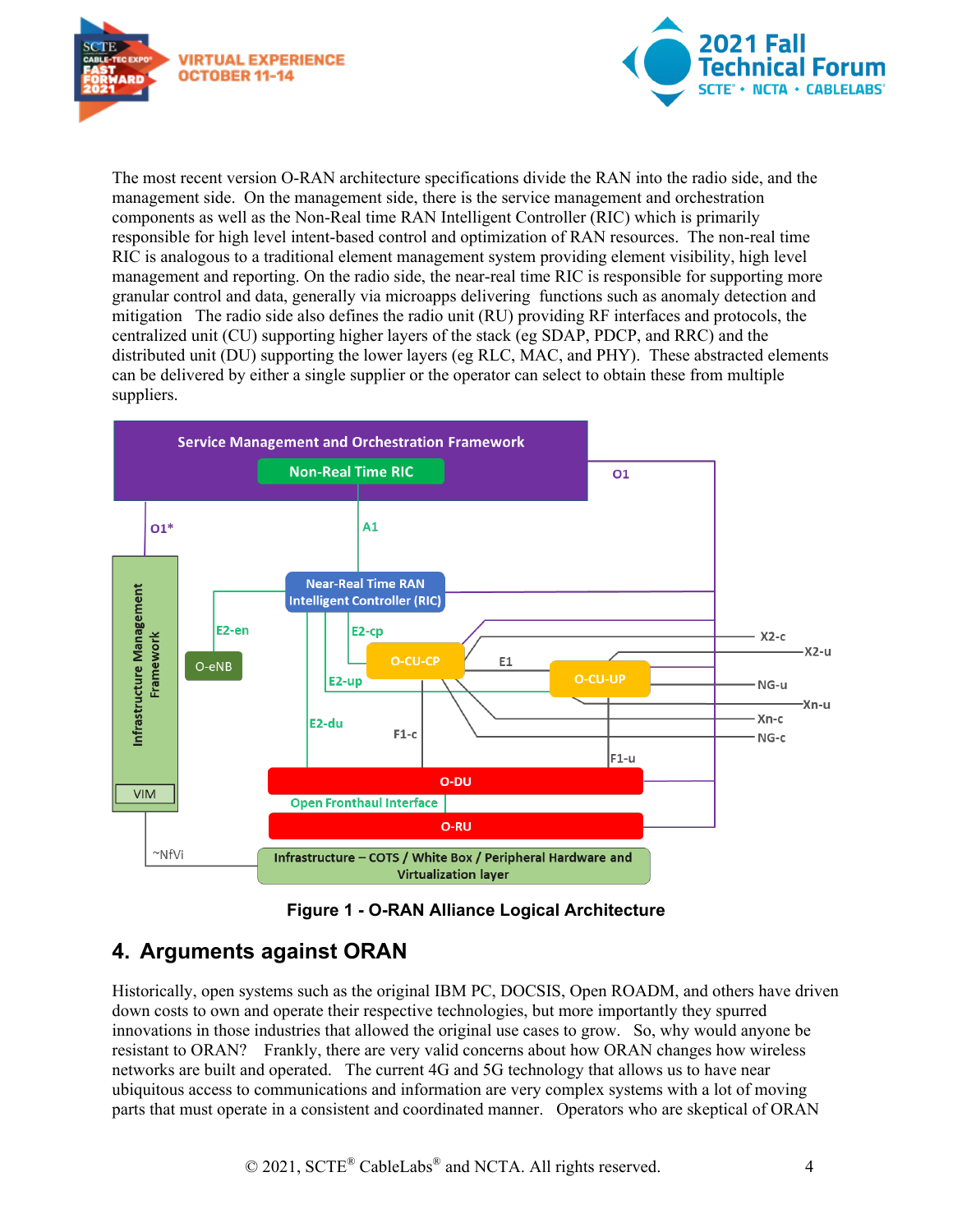



generally have two reasons as to why they are resistant to the new paradigm. The first is supply chain simplicity. We often hear this phrased as "one throat to choke". By having a single vendor ecosystem, there are fewer components to manage in the network. There is one company to call on for support, technicians have fewer systems to be trained for, and warehousing of equipment for deployments or spares is simpler. The second argument builds upon the first, closed ecosystems are more fully integrated whereas ORAN aside from TIPs interop lab work has little integration. There is a valid concern among operators that they will be left with total responsibility to integrate systems from multiple vendors and if problems arise, will be left in between suppliers who are pointing their fingers at each other. There is also the obvious concern that integration in a network does not happen just one time. Over the life of the network, as elements are updated and patched, this integration may have to happen multiple times. Thus, they take what is perceived as the less risky approach of selecting a vendor to supply most if not all the components necessary to build their radio network on the premise that vendor will be the "only throat to choke" to ensure systems are fully integrated, secure and operate as envisioned. Most of these operators are taking a "wait and see" attitude towards ORAN and opting to continue deploying traditional closed ecosystem networks. Recognizing the very valid concerns of operators who must manage and maintain networks at scale, the remainder of this paper will show how these concerns can be managed as well as a number of reasons why the risk in moving to the new paradigm is worth the benefits gained.

## <span id="page-4-0"></span>**5. Supply chain advantages**

The counter argument to the supply chain simplicity argument is one of supply chain integrity. Diversity of suppliers lowers the risk to your operations and gives you more flexibility. The current pandemic has brought us far too many stories of multiple supply chain disruptions. Historically events like natural disasters, disease, and even industrial accidents have caused supply disruptions of one kind or another. The telecommunications industry is currently experiencing supply shortages that are creating component lead times that may have traditionally been days or weeks to currently running into years. To mitigate this and ensure their networks can continue to grow and maintain the pace of demand mentioned earlier in this paper, operators are having to risk buy equipment that they won't receive until months or a year or more later or risk disrupting business growth. ORAN allows for vendor diversity that de-risks supply chain disruptions by allowing the operator to select alternate vendors should their primary supplier not be able to deliver.

Selecting a single vendor for your network also constrains your ability to deliver new features or capabilities as they become available in the market. With a single supplier you are limited by their roadmap and their view of what technologies are important to bring to market and when. With an open ecosystem of suppliers, you are not locked into a single vendor's vision of the network. When innovations become available, if another supplier brings them to market first you can take advantage of the innovation because you are not locked in. Open systems allow innovations to come to market and begin delivering value to your network and your customers faster.

Lastly, it is very difficult to imagine that any single vendor is going to be the best at everything that makes up a network as complex as the modern RAN. Having an open ecosystem allows you to select best of breed suppliers and make fewer compromises in your network.

## <span id="page-4-1"></span>**6. Systems integration**

While it is generally true that ORAN presents new integration challenges, it is not entirely true to suggest that if an operator elects to go with an open network, they are forced to take on all the integration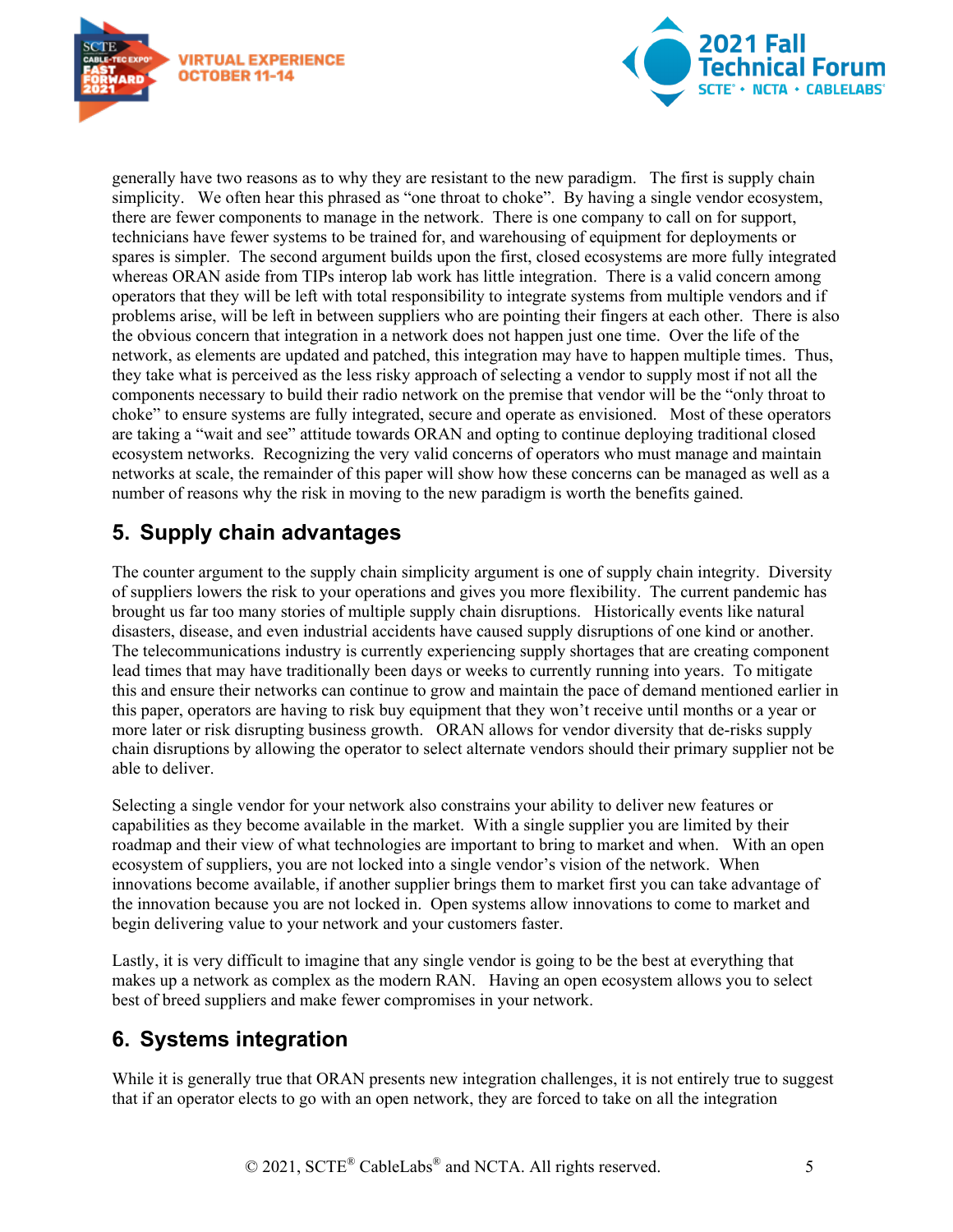



challenges themselves. First, there is nothing stopping an operator from deploying an open ecosystem in partnership with a single supplier who takes on all the integration responsibilities. This is a bit like the old adage, eating your cake and having it too. By having a single supplier responsible for the final solution, the operator takes on less effort and risk themselves while still allowing them to add in alternative technologies and products in the future should they decide to shift. Having the flexibility to pivot at some point in the future in this way is extremely difficult with vendor specific systems.

Operators can also take advantage of the work that TIP has been doing to create the OpenRAN Exchange which is designed to accelerate the creation of an ORAN ecosystem. The marketplace has a wide list of suppliers of RU, CU/DU, transport, software, consulting services and other components that have been demonstrated to provide best of breed technology and interoperability that is the promise of ORAN. More information can be found on their website listed in the references at the end of this paper.

Much of the concern of solutions integration for ORAN are essentially based on the fear of the unknown and operators are apprehensive about being able to not just deploy a service once, but ensuring the ability to consistently deliver a service in a repeatable manner thousands of times. Fortunately, wide industry support for deploying ORAN is available and growing daily.

## <span id="page-5-0"></span>**7. ORAN and Security**

There is a lot of back and forth over whether closed or open ecosystems are more or less secure. Generally speaking, the most adopted and popular systems, closed or open will tend to get the most attention of bad actors attempting to exploit flaws and gain access. It is also important to remember that if you are depending on a closed system being more secure because the internals are less widely known, there is an old adage that obscurity is not security. The advantage that open systems have over closed is the sharing of information about faults and exploits is much faster and much more transparent. Issues tend to be identified and brought to community awareness more quickly. There is also much more flexibility in developing workarounds more quickly and the operator often does not need to wait for one to be delivered as they have the option of implementing their own. Lastly, bugs and other security issues tend to get resolved faster in open systems because there are more developers contributing. A community of five thousand developers can outpace a company who may have as few as five developers working on a project.

#### <span id="page-5-1"></span>**8. Network Agility**

As mentioned earlier in the paper, modern telecommunication networks must consistently evolve to meet the ever-increasing demands users bring. What Bell started as a communications network has evolved to become an information and content delivery system that even just a few short years ago was unimaginable. Emerging use cases for the RAN such as Industry 4.0, IoT, gaming, autonomous vehicles, AI/ML, augmented reality and others require not only increased bandwidth and lower latency, they also require networks that are adaptable and agile. The modern radio network will need to be envisioned as software that can be automated and programmable.

In addition to this, to achieve the latency and bandwidth promises of 5G, orders of magnitude more radios will need to be deployed so that the serving groups can have smaller numbers of users. Much like fiber deep technologies like Remote PHY are delivering making more bandwidth available per subscriber, highly distributed antenna architectures will soon become the norm. One major MSO has publicly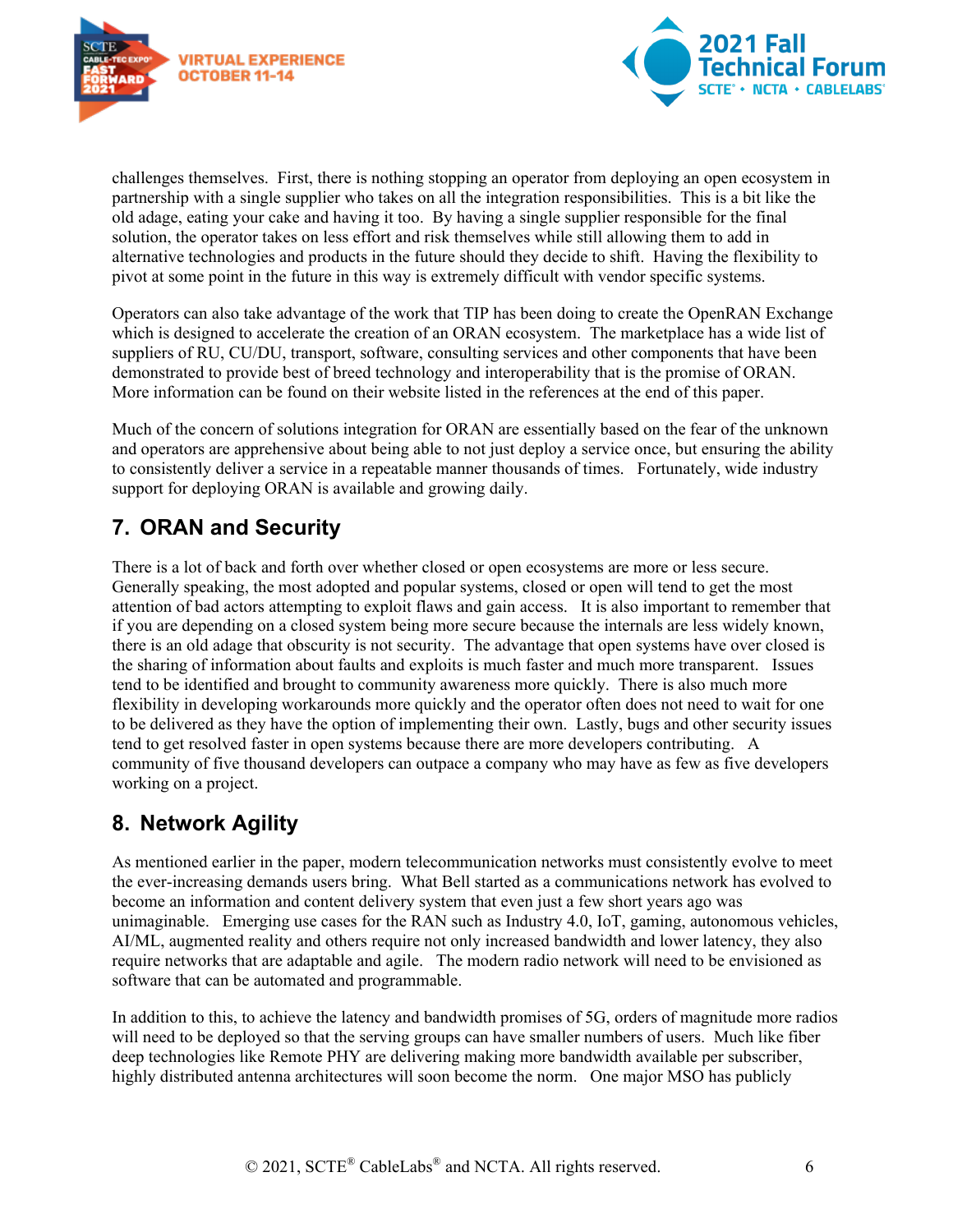



shared at trade conferences a vision of a radio network that is not the traditional large macro cell towers but thousands upon thousands of small strand-mounted radios deployed deep into the neighborhoods.

While closed ecosystem networks can support all of the above 5G features, having the most flexible, agile network will become a competitive necessity to support them. Open systems are much more adaptable, agile and flexible.

#### <span id="page-6-0"></span>**9. Opportunities for new revenue**

Admittedly, the concerns raised over migrating to an ORAN architecture are valid even if they use appeal to possibility or fear of the unknown as their basis. We can't blame operations executives and their teams for being hesitant to dive into the unknown, especially when they are the ones held accountable should the network or systems not operate in a consistent and reliable manner. As a NOC expert friend of mine used to quip, "there are no optimists in Operations".

But the industry has successfully implemented open architectures in other areas of the network – DOCSIS is one example that comes to mind – and these implementations not only saved the industry both expense in purchasing the network and operating it, they drover further innovations that created new revenue streams.

Ultimately this is where ORAN will provide the biggest benefit to our industry. It supports an open and agile network that allows for innovations to bring new revenue opportunities to the network more quickly.

One of the most intriguing new service offerings that operators are expressing interest in is E5G or enterprise 5G. This is the delivery of private 5G networks, primarily to large enterprise and heavy industry to support use cases such as deterministic band for IoT and sensors in manufacturing, deterministic low latency/high bandwidth networks to support autonomous vehicles for industries such as mining, and the ability to slice out private networks so that mobility devices can access local network resources in a secure and reliable manner. Again, as stated 5G deployments can be accomplished with closed ecosystem networks but to provide competitive offerings that take advantage of 5G technologies such as network slicing, function virtualization and programmability, ORAN provides a clear differentiator. To be competitive in the emerging E5G space, operators will need to offer highly flexible and tailored offerings as no two enterprise networks have the same internal requirements. By selecting an open architecture, operators will be able to create offerings that appeal to the small to medium enterprise sweet spot that makes up 92% of the businesses in the United States and where the MSOs have been wildly successful in the past. ORAN will allow the operator to create highly adaptable offerings while minimizing capital and operating costs, especially for the edge radio and EPC functions as there will be more down-scalable products that minimize the cost to deploy.

Finally, it seems appropriate to give a mention to another upcoming open specification known as SCTE GAP. GAP is a working group that has created a standard set of mechanical specifications for outdoor equipment that allows for component reuse and the creation of a supplier ecosystem that will drive down costs and increase innovation much like the IBM PC standard did. As of the time of the writing of this paper, the final draft of the GAP spec is undergoing the final voting and comment process at the SCTE and should be finalized by the time this paper is published. What is innovative about GAP is that the service delivery modules can be mixed and matched to support multiple use cases at the edge. This means a GAP deployment could contain a cable modem module for transport, a CBRS small cell module and a compute module to push virtualized compute resources right to the subscriber edge. This opens up a number of use cases such as the aforementioned E5G. IoT for smart cities, edge gaming, or even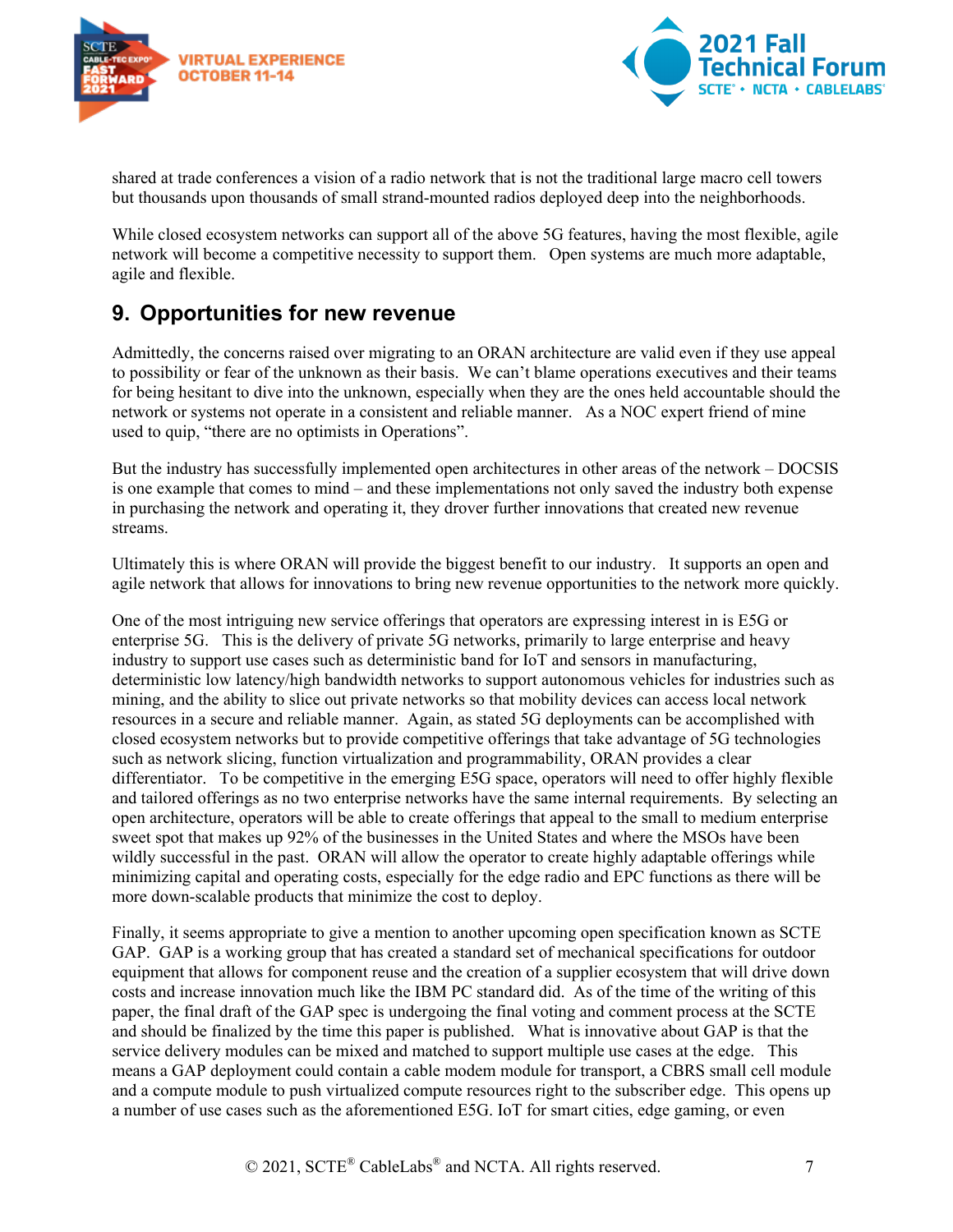



offering real-time access to the radio network through slicing and virtualization. This would allow the MSOs to offer access to highly distributed radio and compute resources to provide something similar to an MVNO offering but with a much higher degree of granularity and flexibility. It is not hard to imagine that given enough time to deploy thousands and thousands of distributed radios in the MSO network, which already has space, power and transport to the edge, that at some point in the future a cable operator could become a dominant wireless provider in the areas they serve. But using legacy closed systems won't create the next generation network that can support this vision.

#### <span id="page-7-0"></span>**10. Conclusions**

As previously stated, ORAN doesn't mean that the operator has to become the wireless system integrator managing multiple supplier relationships and taking on all the risk for issues that arise. MSOs can select single suppliers to either provide a fully integrated ORAN solution or they can work with ecosystem suppliers that are emerging via working bodies such as TIP to build, deploy and maintain their infrastructure. What is important to remember is that ORAN means flexibility. Flexibility in defining what capabilities you want to have in your network. Flexibility to select best of breed suppliers, whether now or at some point in the future. And ultimately, ORAN provides the type of agile and programmable network that will be a competitive differentiator in our 5G IoT world

#### <span id="page-7-1"></span>**11. Abbreviations and Definitions**

| 5G            | Fifth generation                                 |
|---------------|--------------------------------------------------|
| AI/ML         | Artificial intelligence/machine learning         |
| <b>CU</b>     | Central unit                                     |
| <b>DOCSIS</b> | Data over cable service interface specifications |
| DU            | Distributed unit                                 |
| E5G           | Enterprise 5G                                    |
| <b>GAP</b>    | Generic Access Platform                          |
| IoT           | Internet of things                               |
| <b>MSO</b>    | Multi service operator                           |
| <b>MVNO</b>   | Mobile virtual network operator                  |
| <b>NOC</b>    | Network operations center                        |
| <b>ORAN</b>   | Open Radio Access Network                        |
| PC            | Personal computer                                |
| <b>PHY</b>    | Physical layer                                   |
| <b>RAN</b>    | Radio access network                             |
| <b>ROADM</b>  | Reconfigurable optical add drop multiplexer      |
| <b>RU</b>     | Radio unit                                       |
| <b>SCTE</b>   | Society of Cable Telecommunications Engineers    |
| <b>TIP</b>    | Telecom Infrastructure Project                   |
| <b>US</b>     | <b>United States</b>                             |

#### <span id="page-7-2"></span>**11.1. Abbreviations**